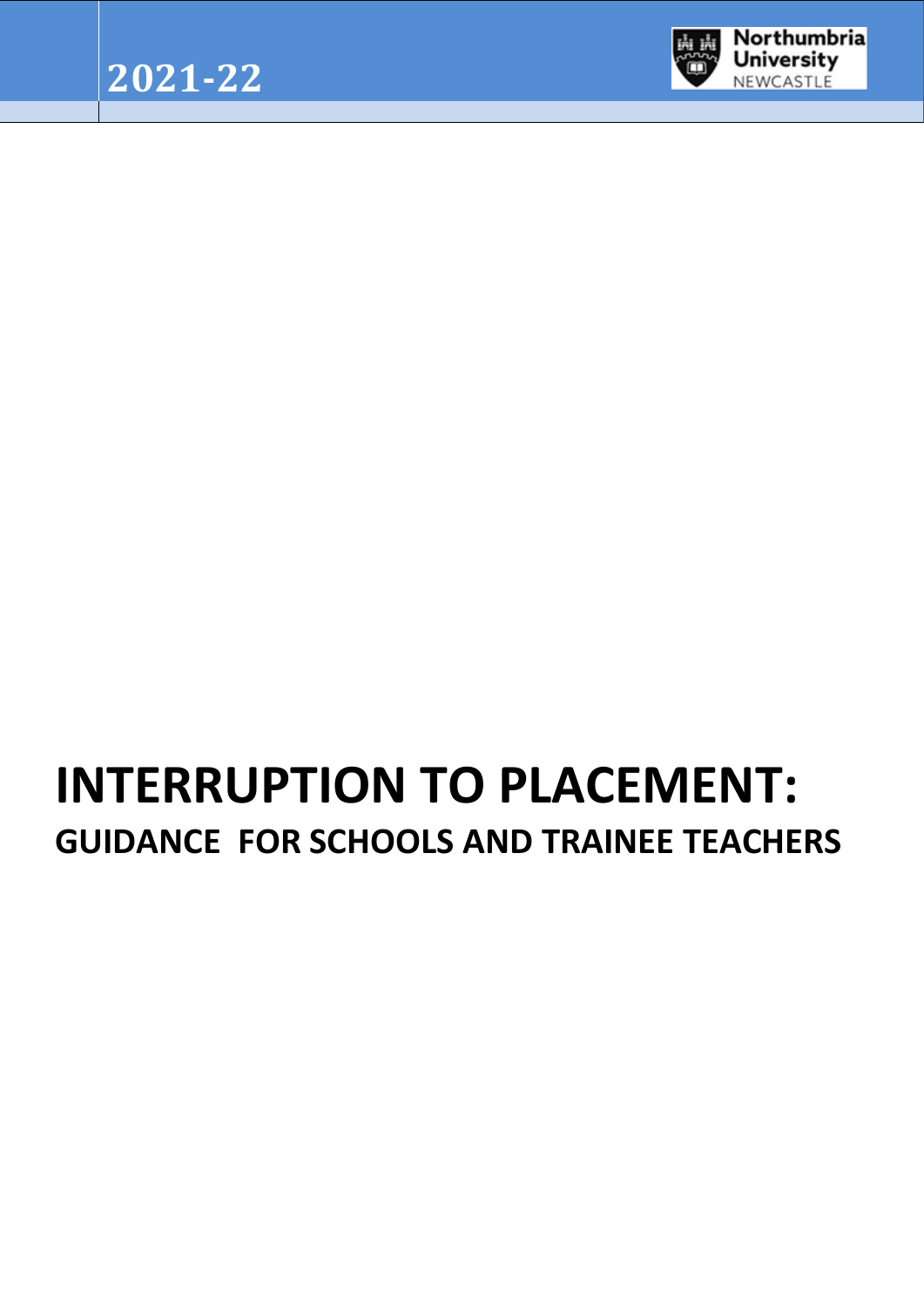#### **Our vision is to:**

*'create excellent 21st Century educators who can lead and inspire children and young people to reach their full potential. We do this through outstanding partnership working, high aspirations, and having raising achievement at the heart of all we do.'*

### **Introduction**

This handbook is designed to outline the protocol to be followed in the event of disruption to sustained placements by Covid-19 related class bubble or whole school isolations. The **DfE have re-designated ITE students as 'critical workers' within schools**. This action will help:

- 1. schools to continue to provide high quality education to all pupils either in school or at home
- 2. reduce the impact of coronavirus (COVID-19) on ITT provision
- 3. give all trainees a fair opportunity to qualify
- 4. safeguard teacher supply
- 5. ensure NQTs are of the highest possible quality

It is important student teachers continue to be considered as part of the school-workforce for this time and they should be able to continue their placement experiences by providing additional school support to those children still attending school or by supporting through on-line learning experiences for children in ways deemed most appropriate to the school.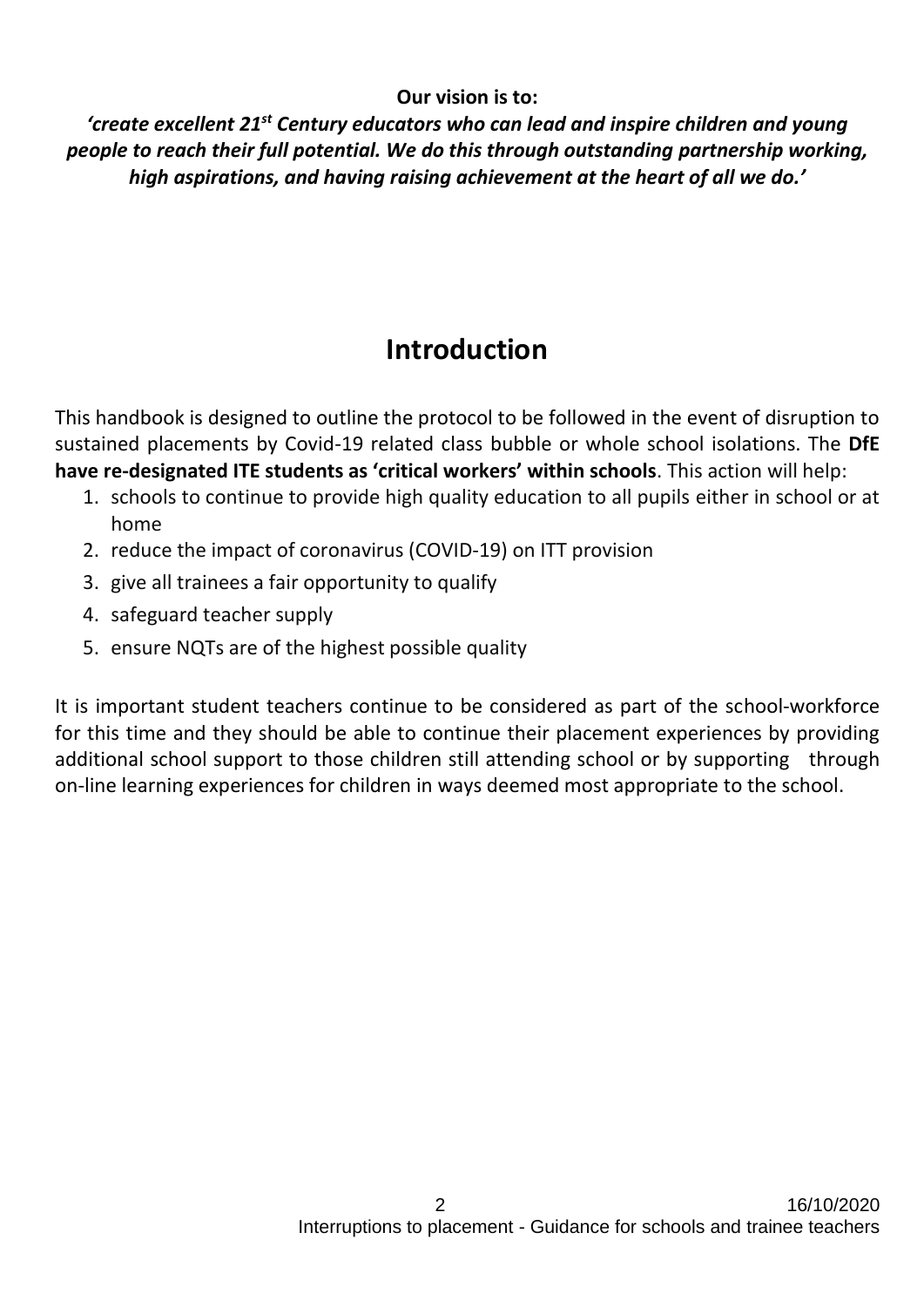## **Initial teacher education placements and interruptions to placements.**

This guidance has been created to support Initial Teacher Education (ITE) trainee teachers who are currently placed in one of the partnership schools as part of their mandatory teacher training experience.

#### **Step 1**

In the event that the trainee is unable to attend placement, with the exception of illness, it is important that the trainee continues with their placement experience wherever possible. The class teacher/mentor can suggest suitable activities for the trainee to engage with at distance. Examples of the sorts of activities might be:

- Creating online resources, preparing resources for future lessons;
- Planning lessons for future teaching based on medium term plans;
- Online teaching this might be group work or 1-1 intervention work perhaps;
- Personal marking and assessment, assisting class teacher with appropriate marking tasks;
- Attending school CPD, staff meetings online;
- Engaging in appropriate activity/ies from the School Development Plan or other appropriate school related task.

All of these activities provide useful learning for the trainee teacher and will add to the personal evidence base the trainee compiles towards meeting the Teachers' Standards by the end of their programme of study.

If there are no further tasks for the trainee to complete in supporting the pupils, class and school during the absence, then the trainee should begin to engage with the Self Study Toolkit which is attached to this document.

#### **Step 2**

The Self study toolkit is a list of suggested online resources. All of the identified areas are aligned with an area of learning that is specific to the trainee at their stage of training and indicates links to the Teachers' Standards. For example, they may be interested in learning more about a specific special educational need e.g. [Understanding ADHD \(Free online](https://eur02.safelinks.protection.outlook.com/?url=https%3A%2F%2Fwww.futurelearn.com%2Fcourses%2Funderstanding-adhd&data=02%7C01%7Ckaren.hudson%40northumbria.ac.uk%7C9e1eda381dae404c608808d7e9337a5c%7Ce757cfdd1f354457af8f7c9c6b1437e3%7C0%7C0%7C637234279613655462&sdata=0%2BQN28jAnyjWBoEJLswV85JY1qez2zGQOoT7wI1dMtc%3D&reserved=0)  [course\).](https://eur02.safelinks.protection.outlook.com/?url=https%3A%2F%2Fwww.futurelearn.com%2Fcourses%2Funderstanding-adhd&data=02%7C01%7Ckaren.hudson%40northumbria.ac.uk%7C9e1eda381dae404c608808d7e9337a5c%7Ce757cfdd1f354457af8f7c9c6b1437e3%7C0%7C0%7C637234279613655462&sdata=0%2BQN28jAnyjWBoEJLswV85JY1qez2zGQOoT7wI1dMtc%3D&reserved=0) This link will lead them to engage in an 8 hour period of study run by Kings College London about children with ADHD. This course has accreditation by The CPD Certification Service which generates a certificate at the end of the 8 hours of study. This certificate and a supporting reflective statement encapsulating their learning would then be uploaded to their Individual Learning and Development Portfolio (ILDP) or pebblepad.

Alternatively, they may wish to engage with some subject knowledge improvement in mathematics and choose the [Using visualisation in maths teaching \(Free online course\)](https://eur02.safelinks.protection.outlook.com/?url=https%3A%2F%2Fwww.open.edu%2Fopenlearn%2Feducation-development%2Fusing-visualisation-maths-teaching%2Fcontent-section-0%3Factive-tab%3Ddescription-tab&data=02%7C01%7Ckaren.hudson%40northumbria.ac.uk%7C3e0e37a707b543ae2a5508d7e9325add%7Ce757cfdd1f354457af8f7c9c6b1437e3%7C0%7C0%7C637234274793310269&sdata=d4vNIQjdOsDGHi4vLgjmwPohPKWMilR2czN9FXR2r%2Fg%3D&reserved=0)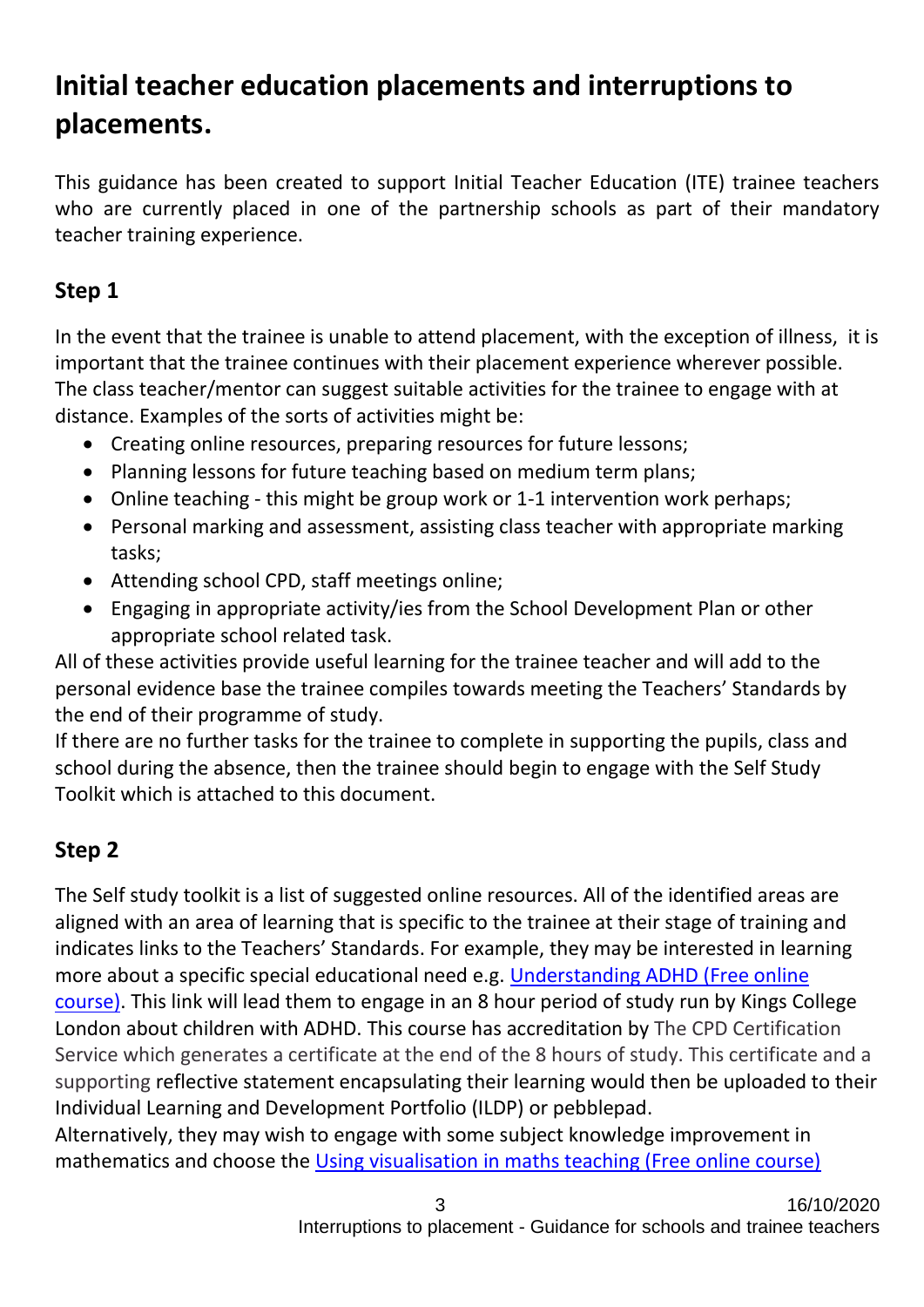(teachers Standard 3). In this instance they engage in 6 hours of self study run by The Open University. At the completion of these 6 hours they could write a reflective statement and upload this to their pebble account.

#### **Weekly Review of Progress**

This weekly review should go ahead wherever possible. This could be a virtual meeting via Teams or other online platform, or the documentation can be emailed between the trainee and placement school. The trainee would complete the first part of the Weekly Review of Progress, outlining what learning they have been involved with for the week and an area they wish to develop for the following week. The mentor can then discuss with the trainee the activities that they have engaged in, whether school-based tasks or activities from the Self Study Toolkit. The mentor should then suggest areas that they know would support the development of the trainee when the school re-opens and school based teacher training can resume.

#### **Recording absence/Teaching Offsite**

Trainees have a responsibility to inform their Link Tutor immediately of any absences or teaching off-site and this should be recorded on the Weekly Review of Progress. Link Tutors will ensure that the placement lead at university is informed. This should also be recorded on the end of placement report.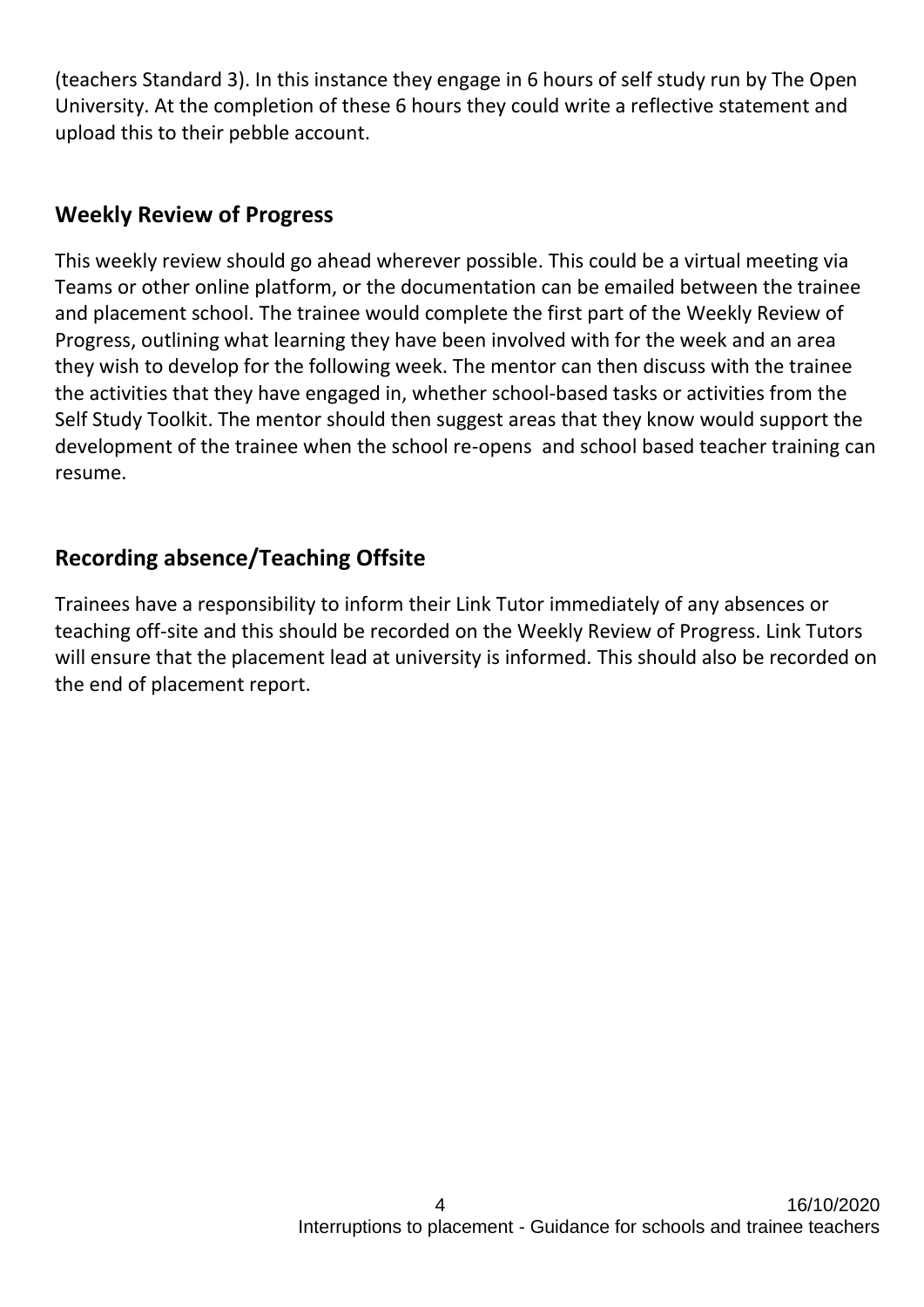#### **Key University Contacts**

Each person has a specific role and we would ask that you contact the appropriate person with your query.

| If your query is about:                                                                                                                                                                                                                                                  | <b>Contact Person</b>                                                                                                                              | <b>Contact at:</b>                                                                                                                        |
|--------------------------------------------------------------------------------------------------------------------------------------------------------------------------------------------------------------------------------------------------------------------------|----------------------------------------------------------------------------------------------------------------------------------------------------|-------------------------------------------------------------------------------------------------------------------------------------------|
| The partnership handbook<br>and Agreement<br><b>External Examiner visits.</b><br>Any urgent issue (if unable<br>to contact staff below)                                                                                                                                  | <b>Karen Hudson</b><br>Head of Subject                                                                                                             | Karen.hudson@northumbria.ac.<br>$\underline{\mathsf{u}}$                                                                                  |
| <b>Mentor Training</b>                                                                                                                                                                                                                                                   | <b>Lorain Miller</b>                                                                                                                               | lorain.miller@northumbria.ac.uk<br>Tel:0191 2156914<br>Mobile: 07501 615903                                                               |
| A trainee teacher on<br>placement, non-urgent<br>queries.                                                                                                                                                                                                                | <b>Allocated University</b><br><b>Link Tutor</b>                                                                                                   |                                                                                                                                           |
| <b>Placement allocations</b><br>A trainee or trainees on<br>placement in your school/<br>support/attendance<br>♦ School visits or<br>observation of trainees<br>Referred or deferred<br>trainees<br>Second opinion visits<br><b>Cluster Meetings</b><br>Any urgent issue | Lorain Miller (BA1)<br>Lucy Barker (BA2)<br><b>Debbie Myers (BA3)</b><br><b>Sue Knight (PGCE</b><br>Primary)<br><b>Lorain Miller (PGCE</b><br>EYP) | lorain.miller@northumbria.ac.uk<br>I.a.barker@northumbria.ac.uk<br>debbie.myers@northumbria.ac.<br>uk<br>sue.knight@northumbria.ac.uk     |
| Placement offers.<br>Partnership Agreements.<br>Allocation of placements.<br>Changes to offers.<br>Finance.                                                                                                                                                              | Placement Co-<br>ordinator<br><b>Kevin Sugden</b><br>Placement<br>Administrator                                                                    | Kevin.sugden@northumbria.ac.<br>uk<br>Tel: 0191 215 6088                                                                                  |
| University-based content                                                                                                                                                                                                                                                 | <b>Jo Hume</b><br><b>BA (Hons) Primary</b><br>Education<br><b>Sophie Meller</b><br><b>PGCE Campus Based</b><br><b>Jill Duncan</b>                  | joanna.hume@northumbria.ac.u<br>$\mathsf k$<br>sophie.meller@northumbria.ac.<br>$\underline{\mathsf{u}}$<br>Jill.duncan@northumbria.ac.uk |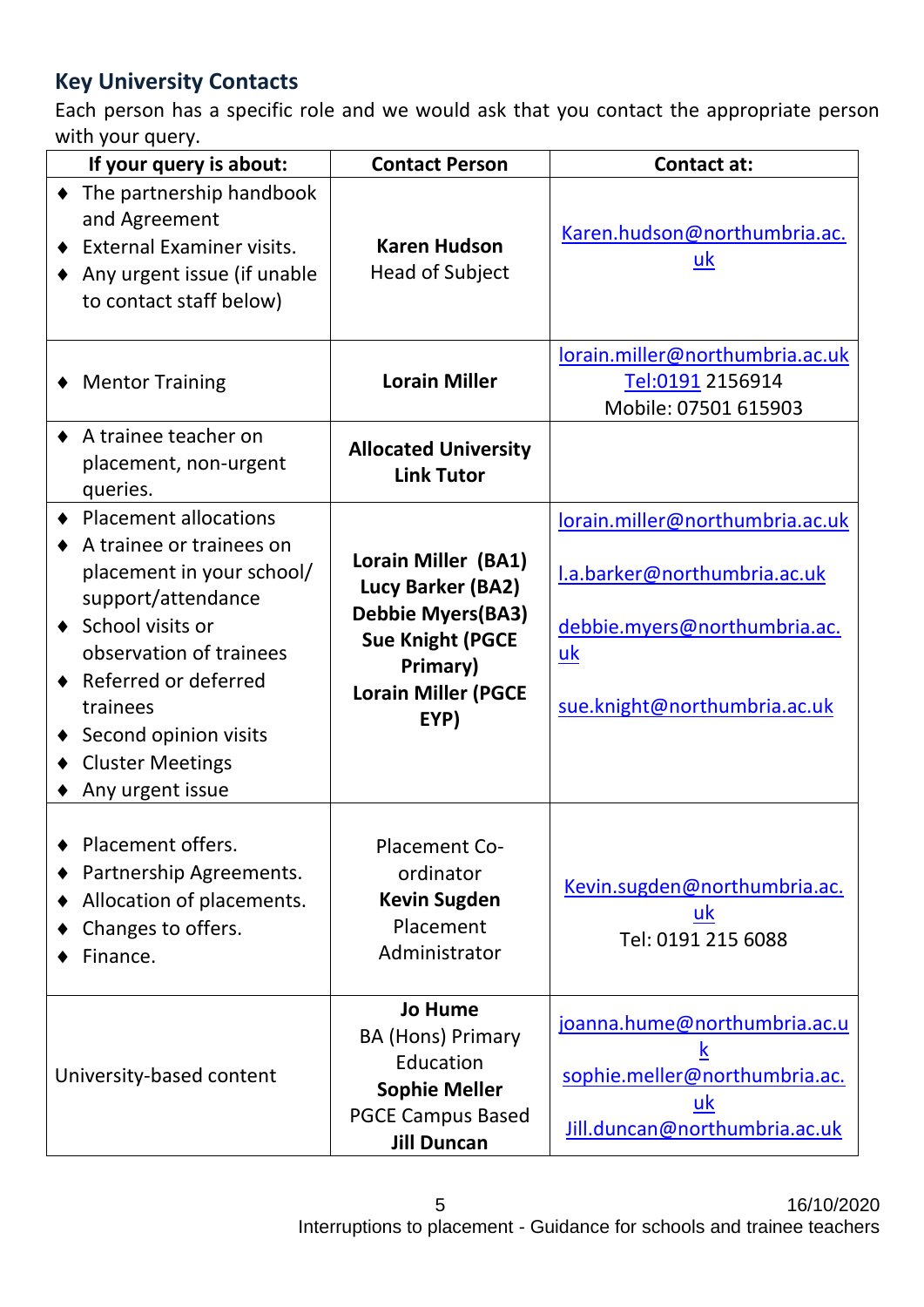#### **Weekly Review of Progress with class-based/school mentor**

| Trainee Name:                    |  |
|----------------------------------|--|
|                                  |  |
|                                  |  |
| <b>Review of week beginning:</b> |  |
|                                  |  |

| Trainee points for discussion                                                           |                 |
|-----------------------------------------------------------------------------------------|-----------------|
| Trainee: Bullet point areas of Strength related to Standards (ahead of the meeting)     |                 |
| Trainee: Bullet point areas for Development related to Standards (ahead of the meeting) |                 |
| <b>Mentor Evaluation</b>                                                                |                 |
| Please comment on evidence in relation to<br>these areas:                               | <b>Comments</b> |
| Discussion with trainee/ self-evaluation of<br>learning                                 |                 |
| Discussion with learners                                                                |                 |
| Discussion with TA/other adult                                                          |                 |
| Learners responses within lessons and in<br>books/pieces of work                        |                 |
| Quality of marking and feedback                                                         |                 |
| Trainees' assessment and planning records                                               |                 |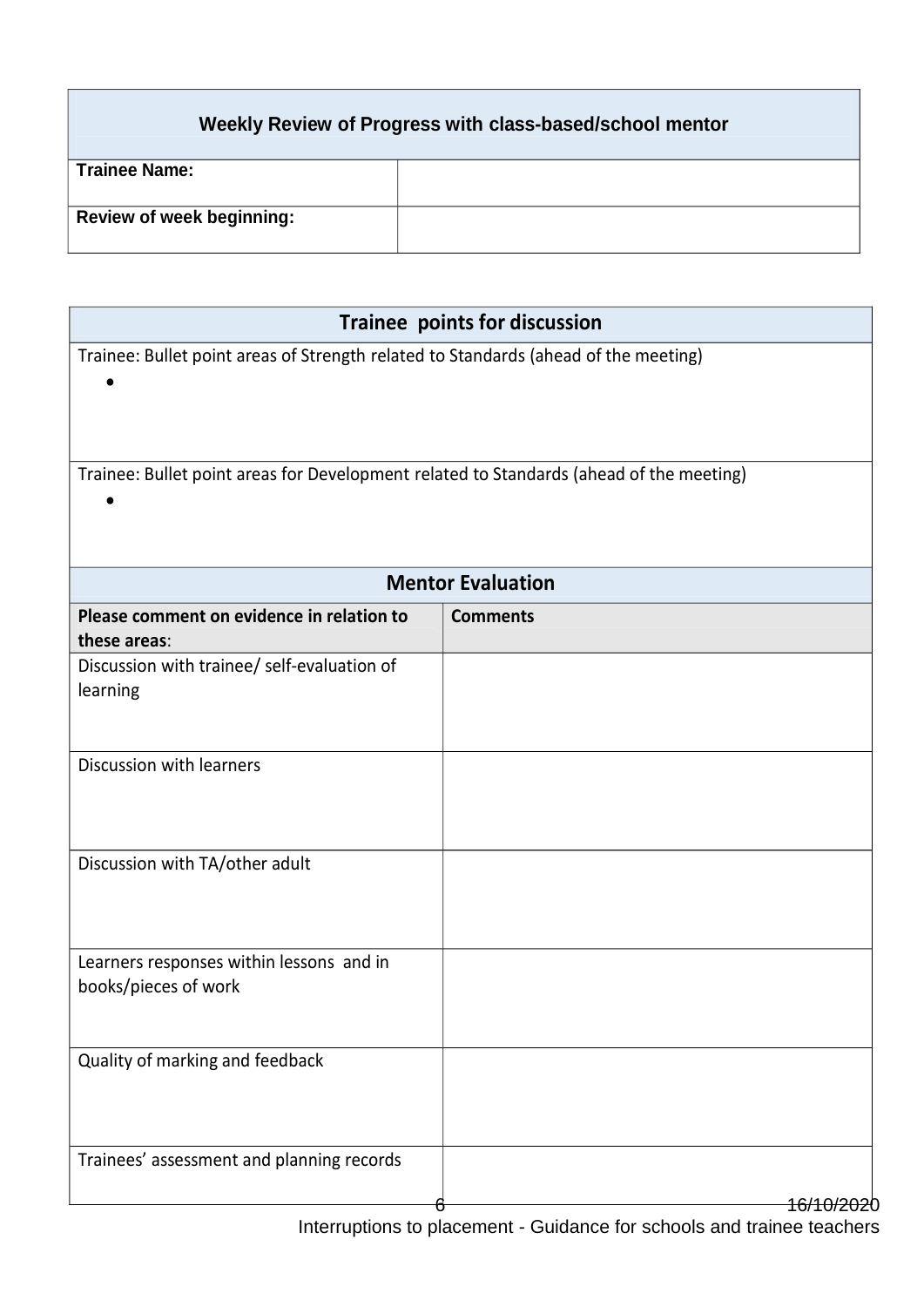|                     | Trainees' assessment and planning records |                                                                              |                                                     |
|---------------------|-------------------------------------------|------------------------------------------------------------------------------|-----------------------------------------------------|
|                     | Observations of teaching and learning     |                                                                              |                                                     |
| Tasks if prescribed |                                           |                                                                              |                                                     |
| Other               |                                           |                                                                              |                                                     |
|                     | <b>Overall Judgement</b>                  |                                                                              |                                                     |
|                     |                                           | Using the range of evidence make an overall judgement on progress this week: |                                                     |
|                     | Working towards Expectation               | <b>Meeting Expectation</b>                                                   |                                                     |
|                     | Targets agreed for the week ahead         |                                                                              |                                                     |
| <b>Standard</b>     | <b>Target</b>                             | <b>Action</b><br>(How will you do this?)                                     | <b>Support</b><br>(What support might you<br>need?) |
|                     |                                           |                                                                              |                                                     |
|                     |                                           |                                                                              |                                                     |
| <b>Signed</b>       |                                           |                                                                              |                                                     |
| Mentor              |                                           |                                                                              |                                                     |
| Trainee             |                                           |                                                                              |                                                     |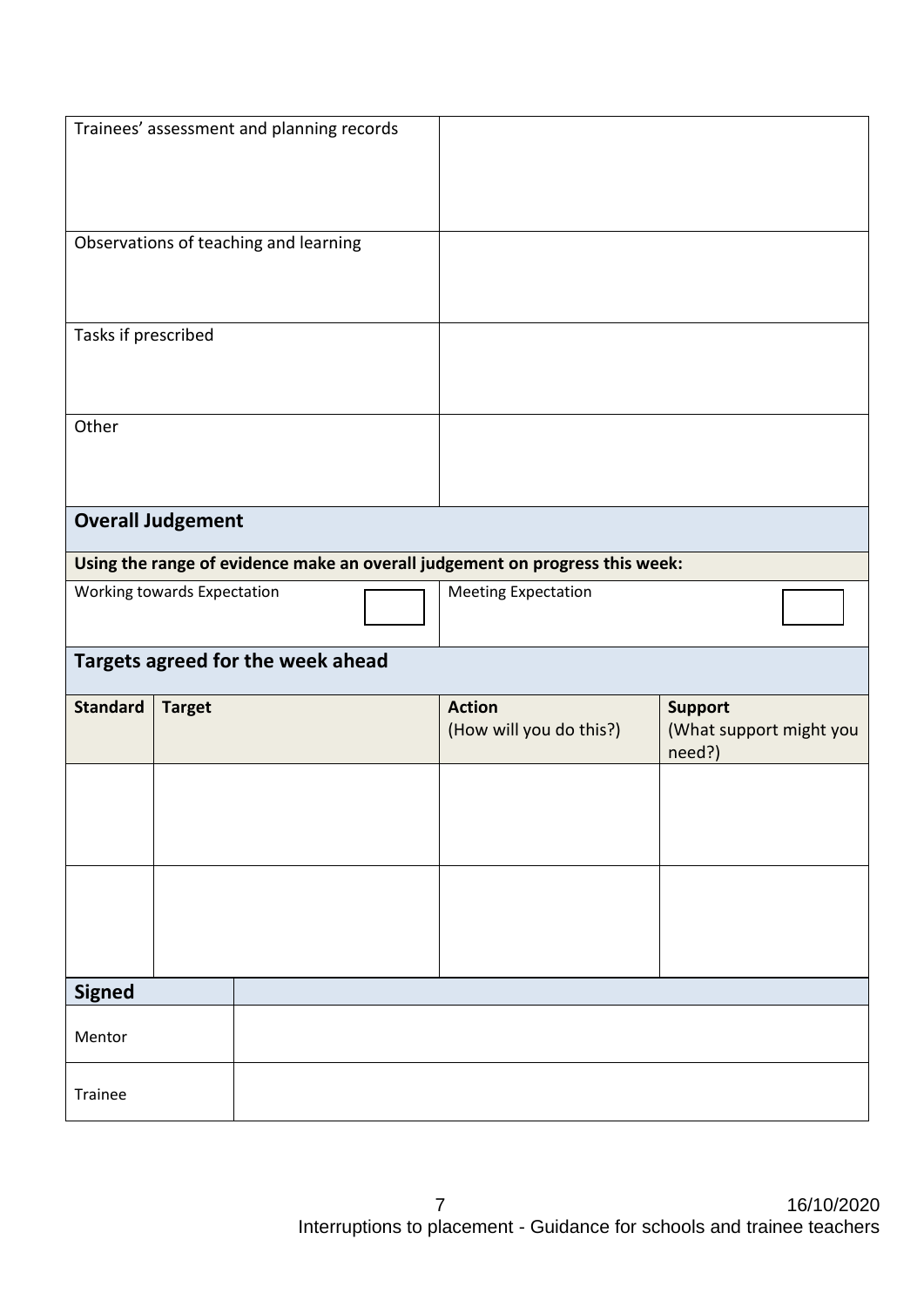# **Northumbria University**

## **SELF STUDY TOOLKIT**

*Continuing Professional Development (CPD) for trainee teachers in the event of interruption of placement.* 

The contents of this document are suggestions of things to engage with to support you in the key areas of learning identified for this placement.

Each time you complete a resource, ensure that you add supporting evidence to your ILDP with a reflective statement to explain how this has informed your knowledge.

Choose the resources in line with your interests, your current placement targets or to further support your learning in areas where you feel less confident .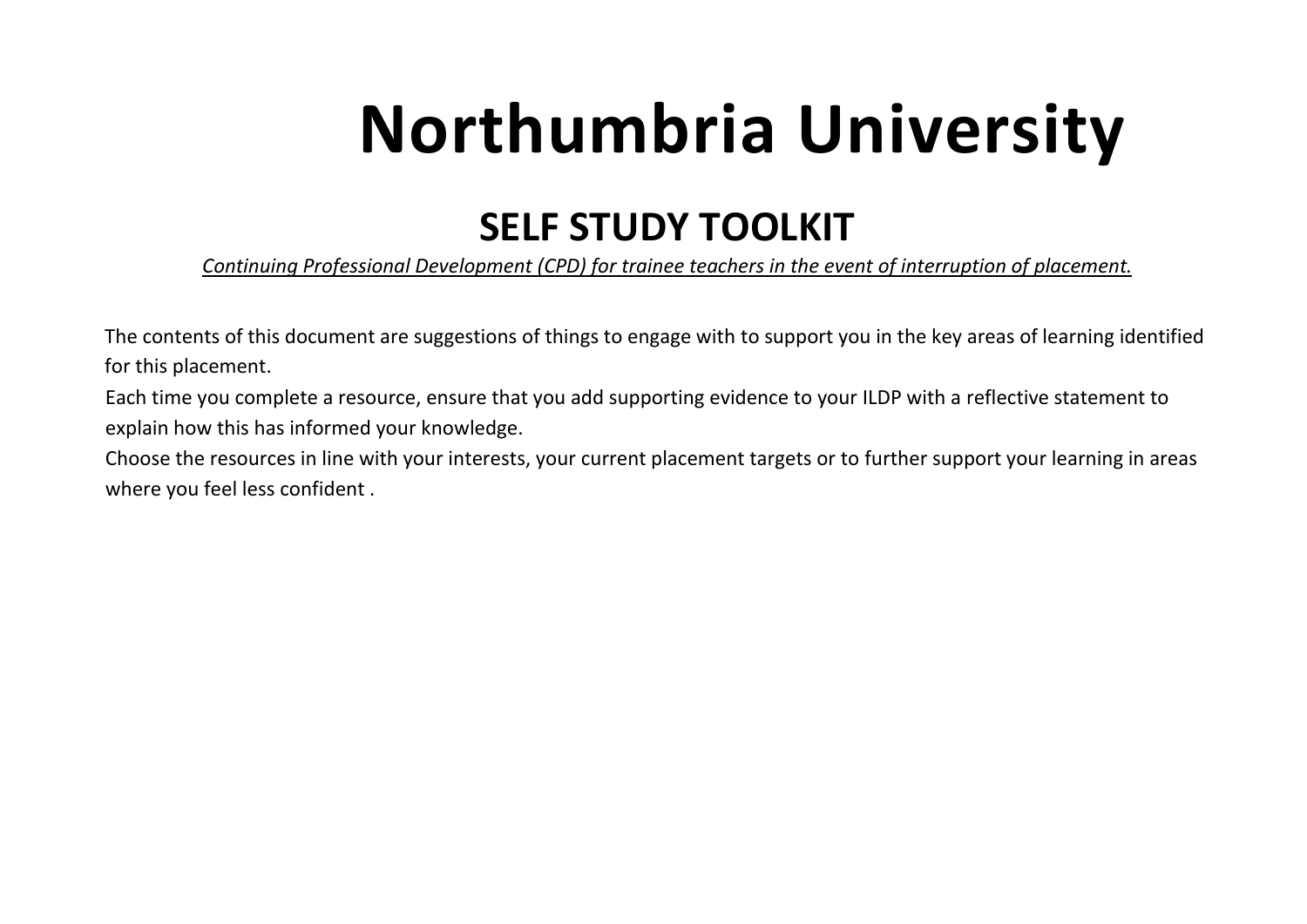| <b>Safeguarding</b>                                                                                        |                                                                                                                |  |
|------------------------------------------------------------------------------------------------------------|----------------------------------------------------------------------------------------------------------------|--|
| <b>Related to Teachers' Standards</b>                                                                      | Sources of support / enhancement opportunities<br>$\bullet$                                                    |  |
| 1 Set high expectations which inspire,<br>motivate and challenge pupils                                    | <b>Safeguarding Podcast</b>                                                                                    |  |
| establish a safe and stimulating<br>$\bullet$<br>environment for pupils, rooted<br>in mutual respect       | <b>Safeguarding Podcast 2</b>                                                                                  |  |
| set goals that stretch and<br>$\bullet$<br>challenge pupils of all                                         | <b>Vulnerable Child Protection (Free online course)</b>                                                        |  |
| backgrounds, abilities and<br>dispositions<br>demonstrate consistently the                                 | Relationships for learning / Behaviour for learning                                                            |  |
| positive attitudes, values and<br>behaviour which are expected of                                          | Attachment in the early years                                                                                  |  |
| pupils.                                                                                                    | Developing respectful relationships - An article                                                               |  |
|                                                                                                            | Some interesting thoughts form the Scottish Government Better relationships, better learning, better behaviour |  |
|                                                                                                            |                                                                                                                |  |
| <b>Planning, teaching and assessment</b>                                                                   |                                                                                                                |  |
| 2 Promote good progress and outcomes by<br>pupils<br>Be accountable for pupils'                            | <b>Psychology for teachers</b>                                                                                 |  |
| attainment, progress and outcomes<br>plan teaching to build on pupils'<br>capabilities and prior knowledge | Introduction to child psychology (Free online course)                                                          |  |

• guide pupils to reflect on the progress they have made and their emerging needs

[Exploring children's learning](https://eur02.safelinks.protection.outlook.com/?url=https%3A%2F%2Fwww.open.edu%2Fopenlearn%2Feducation%2Feducational-technology-and-practice%2Feducational-practice%2Fexploring-childrens-learning%2Fcontent-section-0%3Factive-tab%3Ddescription-tab&data=02%7C01%7Ckaren.hudson%40northumbria.ac.uk%7Cd7919f392a464fe5975a08d7e92facf1%7Ce757cfdd1f354457af8f7c9c6b1437e3%7C0%7C0%7C637234263288868819&sdata=JwfQLdmTF2xV4ddIedTDmxIvIHu%2FcBLWEDgqjdvT%2Bdo%3D&reserved=0)

[Evaluating classroom talk \(Free online course\)](https://eur02.safelinks.protection.outlook.com/?url=https%3A%2F%2Fwww.open.edu%2Fopenlearn%2Feducation%2Feducational-technology-and-practice%2Feducational-practice%2Fevaluating-school-classroom-discussion%2Fcontent-section-0%3Factive-tab%3Ddescription-tab&data=02%7C01%7Ckaren.hudson%40northumbria.ac.uk%7Ccb1ae4a69ea943c919c508d7e92f8fc5%7Ce757cfdd1f354457af8f7c9c6b1437e3%7C0%7C0%7C637234262792852726&sdata=HjRFfhTKGuWC6z2oltgsOQWI0PWSPIlbi9PYi77MOAM%3D&reserved=0)

[Enhancing learning on museum visits](https://eur02.safelinks.protection.outlook.com/?url=https%3A%2F%2Fwww.open.edu%2Fopenlearn%2Feducation%2Fenhancing-pupil-learning-on-museum-visits%2Fcontent-section-0%3Factive-tab%3Ddescription-tab&data=02%7C01%7Ckaren.hudson%40northumbria.ac.uk%7Cf6fbd36820f942f003d908d7e92f7935%7Ce757cfdd1f354457af8f7c9c6b1437e3%7C0%7C0%7C637234262420109126&sdata=SN%2BhaKkNfiD9d%2BVRAeCuLGMstG2RHDxxrO1skNYY23s%3D&reserved=0)

- demonstrate knowledge and understanding of how pupils learn and how this impacts on teaching
- encourage pupils to take a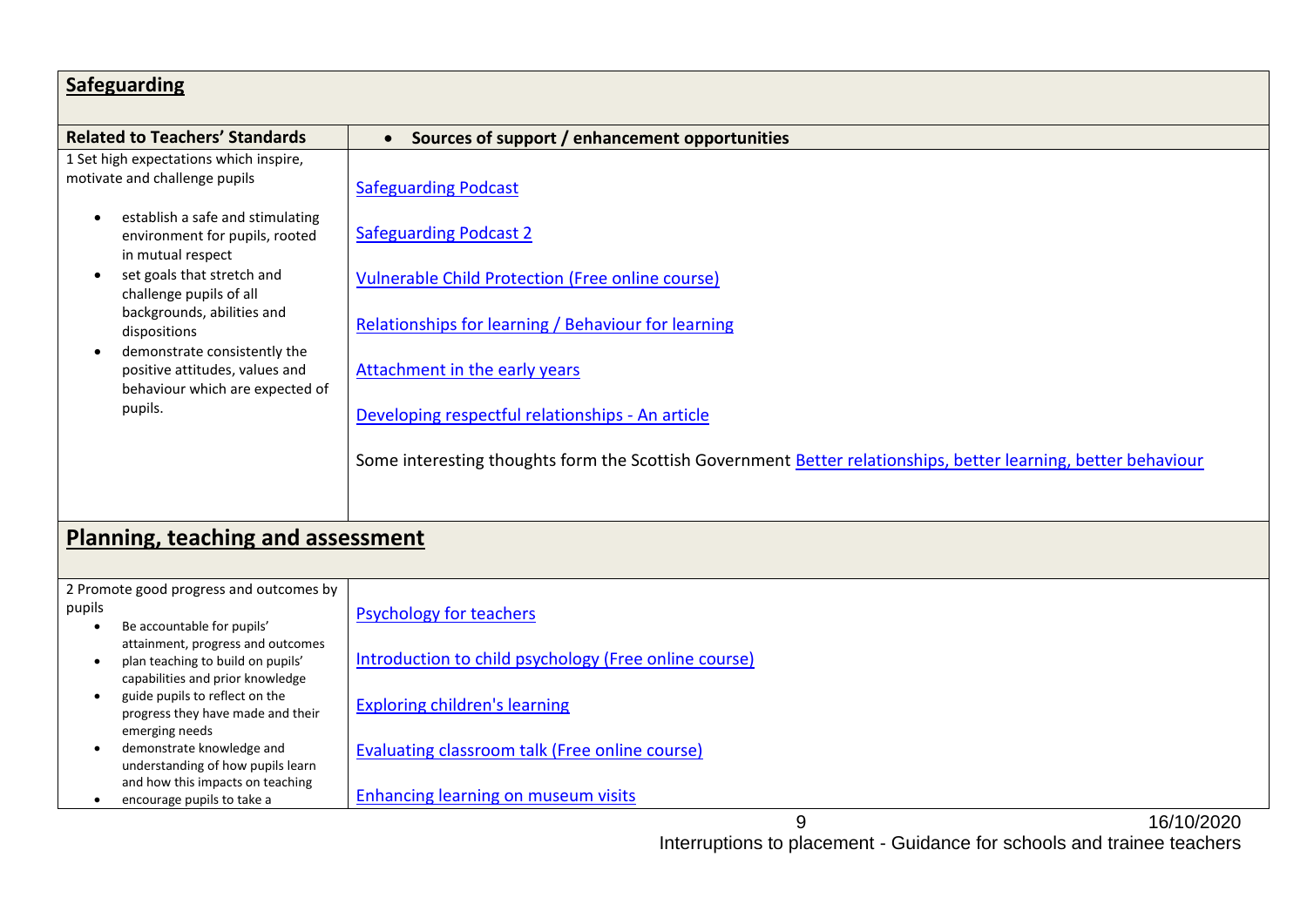responsible and conscientious attitude to their own work and study.

4 Plan and teach well-structured lessons

- impart knowledge and develop understanding through effective use of lesson time
- promote a love of learning and children's intellectual curiosity
- set homework and plan other outof-class activities to consolidate and extend the knowledge and understanding pupils have acquired
- reflect systematically on the effectiveness of lessons and approaches to teaching
- contribute to the design and provision of an engaging curriculum within the relevant subject area(s).

5 Adapt teaching to respond to the strengths and needs of all pupils

- know when and how to differentiate appropriately, using approaches which enable pupils to be taught effectively
- have a secure understanding of how a range of factors can inhibit pupils' ability to learn, and how best to overcome these
- demonstrate an awareness of the physical, social and intellectual development of children, and know how to adapt teaching to support pupils' education at different stages of development
- have a clear understanding of the needs of all pupils, including those with special educational needs; those of high ability; those with English as an additional language; those with disabilities;

An article from the Chartered College

- [Cognitive Load Theory and teacher expertise](https://impact.chartered.college/article/cognitive-load-theory-teacher-expertise-primary-teachers/)
- [Improving meta-cognition](https://impact.chartered.college/article/improving-metacognition-explicit-instruction-learning-strategies/)
- [metacognition and self-regulation](https://impact.chartered.college/article/metacognition-self-regulation-regulated-learning-difference/)

[Understanding children's wellbeing](https://eur02.safelinks.protection.outlook.com/?url=https%3A%2F%2Fwww.futurelearn.com%2Fcourses%2Fyoung-people-mental-health&data=02%7C01%7Ckaren.hudson%40northumbria.ac.uk%7C61fff5e8295a43c0d2cd08d7e93386a3%7Ce757cfdd1f354457af8f7c9c6b1437e3%7C0%7C0%7C637234279818188306&sdata=9w9gfY3usnNlqHiIn9seyON3IN%2F9%2B3DIyMWCwvgoTls%3D&reserved=0)

[Understanding ADHD \(Free online course\)](https://eur02.safelinks.protection.outlook.com/?url=https%3A%2F%2Fwww.futurelearn.com%2Fcourses%2Funderstanding-adhd&data=02%7C01%7Ckaren.hudson%40northumbria.ac.uk%7C9e1eda381dae404c608808d7e9337a5c%7Ce757cfdd1f354457af8f7c9c6b1437e3%7C0%7C0%7C637234279613655462&sdata=0%2BQN28jAnyjWBoEJLswV85JY1qez2zGQOoT7wI1dMtc%3D&reserved=0)

Inclusive education - [knowing what it means \(Free online course\)](https://eur02.safelinks.protection.outlook.com/?url=https%3A%2F%2Fwww.open.edu%2Fopenlearn%2Feducation%2Feducational-technology-and-practice%2Feducational-practice%2Finclusive-education-knowing-what-we-mean%2Fcontent-section-0%3Factive-tab%3Ddescription-tab&data=02%7C01%7Ckaren.hudson%40northumbria.ac.uk%7C6068282136b644226fe008d7e9303b9a%7Ce757cfdd1f354457af8f7c9c6b1437e3%7C0%7C0%7C637234265676889866&sdata=znPQxD2MqcFQhCm1H1U09Px0Xak%2Fvtk6Uu8b%2BRI7sv0%3D&reserved=0)

[What children's perspectives tell us about inclusion \(Free online course\)](https://eur02.safelinks.protection.outlook.com/?url=https%3A%2F%2Fwww.open.edu%2Fopenlearn%2Feducation%2Feducational-technology-and-practice%2Feducational-practice%2Fwhat-childrens-perspectives-tell-us-about-inclusion%2Fcontent-section-0%3Factive-tab%3Ddescription-tab&data=02%7C01%7Ckaren.hudson%40northumbria.ac.uk%7Cbd785549f70b415cc7f208d7e9326ef5%7Ce757cfdd1f354457af8f7c9c6b1437e3%7C0%7C0%7C637234275183161763&sdata=B%2FQQpGVsJqpGqJKZIQFz0rF1tLAaHQWZFy03owFvVJo%3D&reserved=0)

Look at some of the lessons in the attached link that are relevant to your placement class. Consider carefully the adaptations you would have to make to ensure these lessons were accessible to all of the children in the class. The following 2 links have lesson and lesson sequences across the curriculum: [Lesson Ideas for Key Stage 1](https://eur02.safelinks.protection.outlook.com/?url=https%3A%2F%2Fwww.kapowprimary.com%2Fsubjects%2Fwellbeing%2Fkey-stage-1%2F&data=02%7C01%7Ckaren.hudson%40northumbria.ac.uk%7Cb988e89fc3c34a2c599e08d7e94a8e0d%7Ce757cfdd1f354457af8f7c9c6b1437e3%7C0%7C0%7C637234378731811933&sdata=YsN5bxy9AO8kMNI85AZLQzBeEi1Pq3ibQ4Ld9UV5txM%3D&reserved=0)

[Lesson Ideas Key Stage 2](https://eur02.safelinks.protection.outlook.com/?url=https%3A%2F%2Fwww.kapowprimary.com%2Fsubjects%2Fwellbeing%2Flower-key-stage-2%2F&data=02%7C01%7Ckaren.hudson%40northumbria.ac.uk%7C1a4a9dc7ae4d4d6d66ce08d7e94a9f09%7Ce757cfdd1f354457af8f7c9c6b1437e3%7C0%7C0%7C637234379011230323&sdata=n33Ns8JD5rii8%2BaVvl1sxB%2BAvYWRj6%2BkvntoEvtOJGE%3D&reserved=0)

<https://naldic.org.uk/> (NALDIC – the national subject association for EAL)

[Assessment for Learning \(Free online course\)](https://eur02.safelinks.protection.outlook.com/?url=https%3A%2F%2Fwww.futurelearn.com%2Fcourses%2Fintroducing-assessment-for-learning&data=02%7C01%7Ckaren.hudson%40northumbria.ac.uk%7C6df7d2ec687b4d9bd9d508d7e9341b9d%7Ce757cfdd1f354457af8f7c9c6b1437e3%7C0%7C0%7C637234282317509244&sdata=%2BjaGGgIAKH%2FCgoCDltVhuz%2F9TFKNs9kvGFqiJAqOKfc%3D&reserved=0)

[Developing your skills: listening and observing \(Free online course\)](https://eur02.safelinks.protection.outlook.com/?url=https%3A%2F%2Fwww.open.edu%2Fopenlearn%2Feducation-development%2Fprimary-education-listening-and-observing%2Fcontent-section-overview%3Factive-tab%3Ddescription-tab&data=02%7C01%7Ckaren.hudson%40northumbria.ac.uk%7C0080f6a16f6743082bcc08d7e9318f3a%7Ce757cfdd1f354457af8f7c9c6b1437e3%7C0%7C0%7C637234271371105445&sdata=XOtSdstpk%2BDFnA7EoNFGyX2oqYmCs%2BSJKWHkqwvTeXI%3D&reserved=0)

[Statutory requirements for assessment in Primary Schools](https://www.gov.uk/government/organisations/standards-and-testing-agency)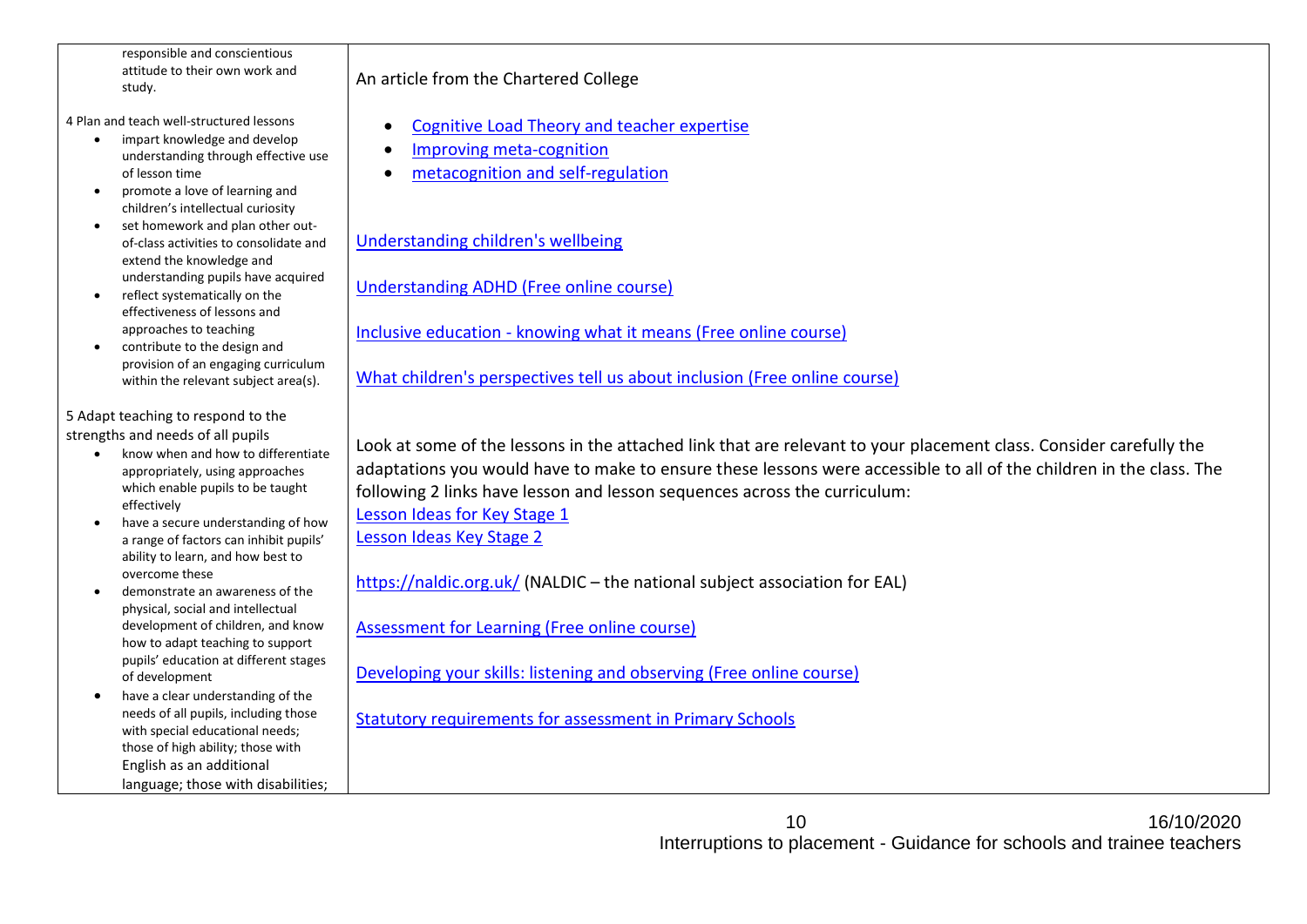and be able to use and evaluate distinctive teaching approaches to engage and support them.

6 Make accurate and productive use of assessment

- know and understand how to assess the relevant subject and curriculum areas, including statutory assessment requirements
- make use of formative and summative assessment to secure pupils' progress
- use relevant data to monitor progress, set targets, and plan subsequent lessons
- give pupils regular feedback, both orally and through accurate marking, and encourage pupils to respond to the feedback.

#### **Core Subject Knowledge**

| 3 Demonstrate good subject and curriculum knowledge                                                                           |                                                                        |
|-------------------------------------------------------------------------------------------------------------------------------|------------------------------------------------------------------------|
|                                                                                                                               | English Subject Knowledge Audit                                        |
| have a secure knowledge of the<br>relevant subject(s) and<br>curriculum areas, foster and<br>maintain pupils' interest in the | Walk in the children's shoes-try some of these SATS Papers Year 6      |
| subject, and address<br>misunderstandings                                                                                     | <b>Primary English Theory and Practice</b>                             |
| demonstrate a critical<br>understanding of developments                                                                       | Understanding language and learning (Free online course)               |
| in the subject and curriculum<br>areas, and promote the value of                                                              | Exploring books for children - words and pictures (Free online course) |
| scholarship<br>demonstrate an understanding<br>of and take responsibility for                                                 | Encouraging book talk (Free online course)                             |
| promoting high standards of<br>literacy, articulacy and the                                                                   | <b>Grammar matters</b>                                                 |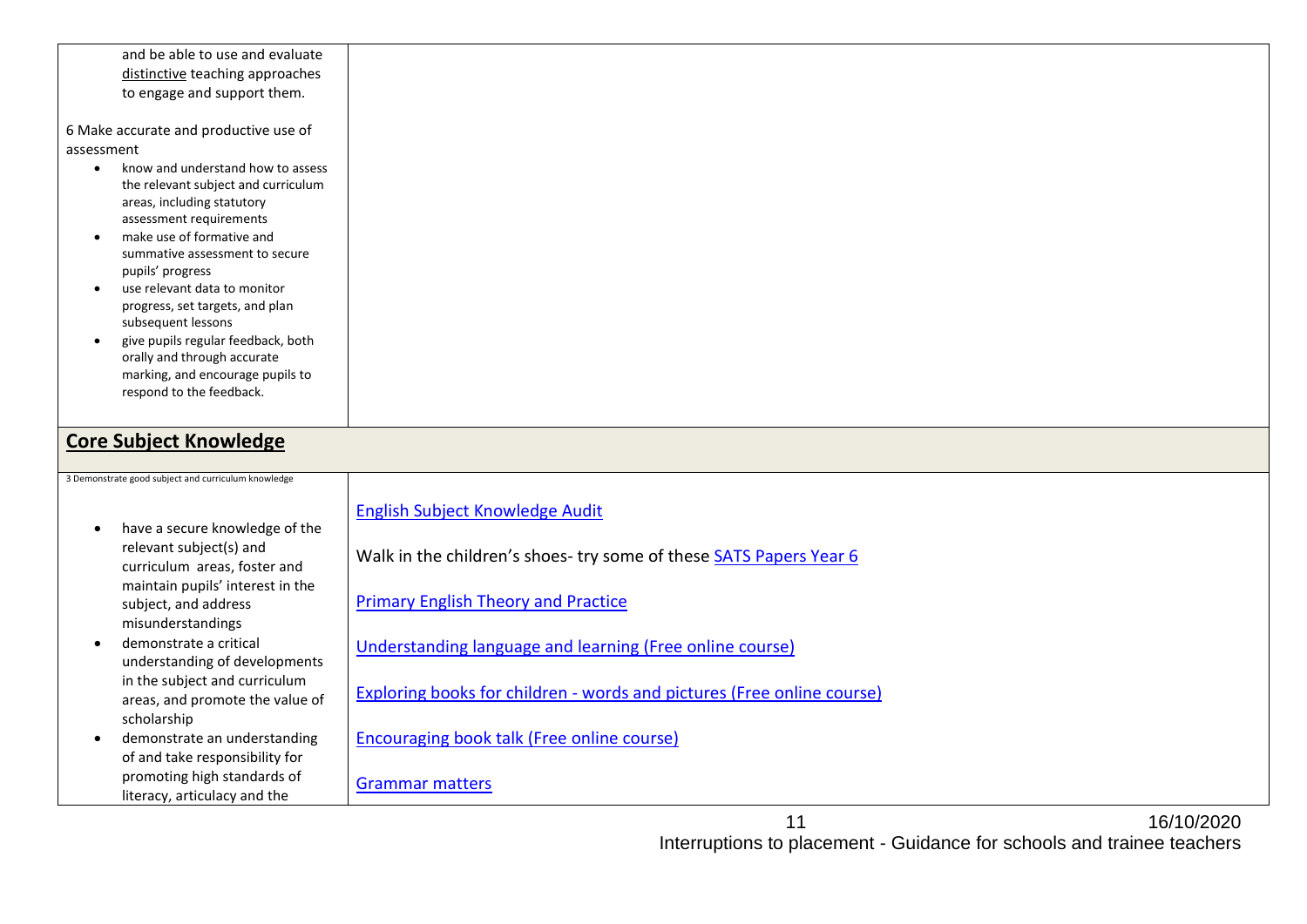correct use of standard English, whatever the teacher's specialist subject

- if teaching early reading, demonstrate a clear understanding of systematic synthetic phonics
- if teaching early mathematics, demonstrate a clear understanding of appropriate teaching strategies.

[Science Subject Knowledge Audit](https://study.sagepub.com/content/science-subject-knowledge-audit)

[Primary Science Theory and Practice](https://study.sagepub.com/achievingqts/student-resources/primary-science-teaching-theory-and-practice)

Walk in the children's shoes- try some of these [SATS Papers Year 6](https://eur02.safelinks.protection.outlook.com/?url=https%3A%2F%2Fwww.sats-papers.co.uk%2F&data=02%7C01%7Ckaren.hudson%40northumbria.ac.uk%7Cf86ec546233d4b3eb28e08d7e92e8209%7Ce757cfdd1f354457af8f7c9c6b1437e3%7C0%7C0%7C637234258314916045&sdata=ZWxWPsYkPg5ThLvNq4J5XoYzXNttCR4gDWVyLVPYt%2FA%3D&reserved=0)

[Primary Science: supporting learning \(Free online course\)](https://eur02.safelinks.protection.outlook.com/?url=https%3A%2F%2Fwww.open.edu%2Fopenlearn%2Feducation-development%2Feducation%2Fprimary-science-supporting-childrens-learning%2Fcontent-section-0%3Factive-tab%3Ddescription-tab&data=02%7C01%7Ckaren.hudson%40northumbria.ac.uk%7Caef7247270fc4a43d1f608d7e9319b4f%7Ce757cfdd1f354457af8f7c9c6b1437e3%7C0%7C0%7C637234271581461872&sdata=3hxHFlgetB8BQKaJbq6xWAtZZhtIRol4AO03c3X9F78%3D&reserved=0)

**[STEM resources and diversity](https://eur02.safelinks.protection.outlook.com/?url=https%3A%2F%2Fwww.futurelearn.com%2Fcourses%2Fstem-volunteering-resourcing-diversity&data=02%7C01%7Ckaren.hudson%40northumbria.ac.uk%7C9639f7973eec4152830d08d7e933cd1c%7Ce757cfdd1f354457af8f7c9c6b1437e3%7C0%7C0%7C637234281000237693&sdata=s6S3XzshOUtZNRO2Mz7VtMi2x1G9JPmBVkWuOJr8aNs%3D&reserved=0)** 

[Maths Subject Knowledge Audit](https://study.sagepub.com/achievingqts/student-resources/primary-mathematics-knowledge-and-understanding/subject-knowledge)

[Primary Maths Theory and Practice](https://study.sagepub.com/achievingqts/student-resources/primary-mathematics-teaching-theory-and-practice)

Walk in the children's shoes- try some of these [SATS Papers Year 6](https://eur02.safelinks.protection.outlook.com/?url=https%3A%2F%2Fwww.sats-papers.co.uk%2F&data=02%7C01%7Ckaren.hudson%40northumbria.ac.uk%7Cf86ec546233d4b3eb28e08d7e92e8209%7Ce757cfdd1f354457af8f7c9c6b1437e3%7C0%7C0%7C637234258314916045&sdata=ZWxWPsYkPg5ThLvNq4J5XoYzXNttCR4gDWVyLVPYt%2FA%3D&reserved=0)

[Maths Subject Knowledge \(Free online course\)](https://eur02.safelinks.protection.outlook.com/?url=https%3A%2F%2Fwww.futurelearn.com%2Fcourses%2Fmaths-subject-knowledge-fractions-decimals-and-percentages&data=02%7C01%7Ckaren.hudson%40northumbria.ac.uk%7C3b1cdb8017bc43514f9b08d7e933f712%7Ce757cfdd1f354457af8f7c9c6b1437e3%7C0%7C0%7C637234281709285237&sdata=pjqAiHrjGuUlr5WX%2BcAB%2FBSY9R9EAouGEpfGeId43Ug%3D&reserved=0)

[Understanding Number \(Free online course\)](https://eur02.safelinks.protection.outlook.com/?url=https%3A%2F%2Fwww.futurelearn.com%2Fcourses%2Fmaths-subject-knowledge-number&data=02%7C01%7Ckaren.hudson%40northumbria.ac.uk%7Ce164cb59dbb0412bdf0d08d7e933dd8d%7Ce757cfdd1f354457af8f7c9c6b1437e3%7C0%7C0%7C637234281311857156&sdata=4EGldwQIGEBJJ1NUrFwaU5uEV6%2F9CKHOfh5RadnWvoY%3D&reserved=0)

Article from The Chartered College 'Impact' magazine Early maths - [what really matters?](https://impact.chartered.college/article/mathematics-in-early-years/)

[Using visualisation in maths teaching \(Free online course\)](https://eur02.safelinks.protection.outlook.com/?url=https%3A%2F%2Fwww.open.edu%2Fopenlearn%2Feducation-development%2Fusing-visualisation-maths-teaching%2Fcontent-section-0%3Factive-tab%3Ddescription-tab&data=02%7C01%7Ckaren.hudson%40northumbria.ac.uk%7C3e0e37a707b543ae2a5508d7e9325add%7Ce757cfdd1f354457af8f7c9c6b1437e3%7C0%7C0%7C637234274793310269&sdata=d4vNIQjdOsDGHi4vLgjmwPohPKWMilR2czN9FXR2r%2Fg%3D&reserved=0)

[STEM support](https://www.stem.org.uk/primary/standard-3) [Talk for writing](https://eur02.safelinks.protection.outlook.com/?url=https%3A%2F%2Fwww.talk4writing.co.uk%2Fresources%2F&data=02%7C01%7Ckaren.hudson%40northumbria.ac.uk%7C52ee5e51e84d4c523d0808d7e944e816%7Ce757cfdd1f354457af8f7c9c6b1437e3%7C0%7C0%7C637234354467023816&sdata=nrLHnfxxWbxkpytcivmgss5jVN%2BwdHIASfPmU7xnhFw%3D&reserved=0)

[Teaching English to children \(free online course\)](https://eur02.safelinks.protection.outlook.com/?url=https%3A%2F%2Fwww.futurelearn.com%2Fcourses%2Fenglish-in-early-childhood&data=02%7C01%7Ckaren.hudson%40northumbria.ac.uk%7C9ff0591218f54f00b81108d7e93444dd%7Ce757cfdd1f354457af8f7c9c6b1437e3%7C0%7C0%7C637234283015210690&sdata=QaccpL0%2FeUBRMbjo4ecvDRIfp17RRkw8GHnWgmJm8Yo%3D&reserved=0)

[White Rose Maths Scheme and Resources](https://eur02.safelinks.protection.outlook.com/?url=https%3A%2F%2Fwww.google.com%2Fsearch%3Fclient%3Dsafari%26channel%3Diphone_bm%26sxsrf%3DALeKk03TG90MGMH5_G8XCcRIYr-iDI9kbA%253A1587838426830%26source%3Dhp%26ei%3D2n2kXvy-MIO7lwTc8IWICg%26q%3Dwhite%2Brose%2Bmaths%26oq%3Dwhi%26gs_lcp%3DChFtb2JpbGUtZ3dzLXdpei1ocBABGAAyBAgjECcyBQgAEJECMgQILhBDMgoIABCDARAUEIcCMgIIADIECC4QQzIFCAAQgwEyBwgAEIMBEEM6BwgjEOoCECc6BwguEOoCECc6BAgAEENQjTxY30Vg51NoAXAAeACAAcQBiAGFA5IBAzEuMpgBAKABAbABDw%26sclient%3Dmobile-gws-wiz-hp&data=02%7C01%7Ckaren.hudson%40northumbria.ac.uk%7Cfaab378865f64f902fae08d7e944aab1%7Ce757cfdd1f354457af8f7c9c6b1437e3%7C0%7C0%7C637234353437106997&sdata=%2FTUSZV%2F%2BEImLiTQ1QetRGehMiN68OV3%2FVxplkQUhDhg%3D&reserved=0)

[World Class Maths \(Free online course\)](https://eur02.safelinks.protection.outlook.com/?url=https%3A%2F%2Fwww.futurelearn.com%2Fcourses%2Fworld-class-maths-practice&data=02%7C01%7Ckaren.hudson%40northumbria.ac.uk%7C2e275b3039ab4bcce88c08d7e93439e6%7Ce757cfdd1f354457af8f7c9c6b1437e3%7C0%7C0%7C637234282821521609&sdata=4F98%2Fke6N%2B1bN%2BRnjQeO4hbsp%2FciAqEMQor4sCaN5ZA%3D&reserved=0)